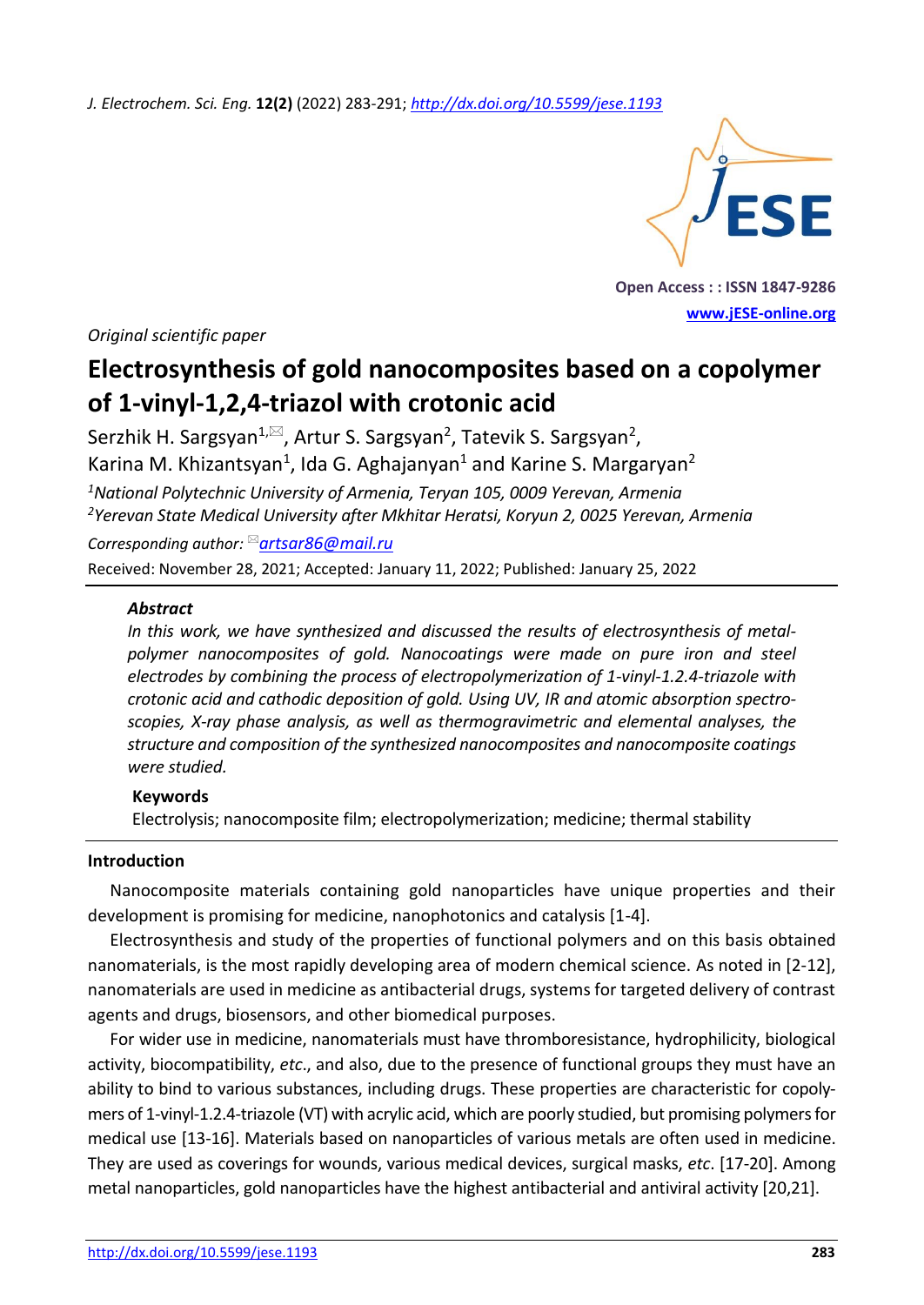The synthesis of new functional thrombo-resistant, non-toxic polymeric materials with gold nanoparticles makes it possible to expand the area of their application, as well as to increase the range of materials used in pharmaceuticals when creating new dosage forms. The properties of these nanocomposites substantially depend on both the nature of the stabilizing polymer matrix and the conditions for the formation of nanoparticles. As a polymer matrix, VT polymers and copolymers can be used since they are non-toxic (LD50 > 3000 mg kg**– <sup>1</sup>** ) and have high film formation ability, solubility, and biocompatibility [22,23]. In [22,24], a possibility of electrochemical formation of metal-containing nanocomposites and nanocomposite coatings based on vinylazole copolymers has already been reported.

The synthesis and research of nanostructured functional systems, including nanocatalytic ones, are the priority areas of modern science. Due to their unusual physical and chemical properties, which differ from those of bulk metal, metal nanoparticles have a wide variety of potential applications in the field of catalysis, biomedicine, optics, electronics, *etc*. [25-35]. Metal nanoparticles are thermodynamically unstable, and in a relatively pure individual form, they can be obtained only when fixed on a solid as immobile support. To obtain such particles on an electrically conductive carrier, the electrochemical method is widely used in various versions of its implementation [36].

Nanocomposite materials containing gold nanoparticles have unique properties, and their use is promising for medicine [27-29]. Polymer nanocomposites containing zero-valent gold are effective antimicrobial and antiviral agents. The high antibacterial activity of gold nanoparticles is due to its developed surface. In addition, nanoparticles are small enough and capable of penetrating cell membranes and affecting intracellular processes.

In this work, we discuss the results of electrosynthesis of metal-polymer nanocomposites and their coatings on pure iron and steel electrodes when electrochemical (co) polymerization of solid solution with crotonic acid (CA) is combined with the cathodic discharge of metal.

## **Experimental**

The electrochemical initiation of polymerization was carried out in a glass electrolyzer without a diaphragm. Electrosynthesis in galvanostatic and potentiostatic modes was carried out using a ПИ-50.1 potentiogalvanostat with a ПР-8 programmer (Russia). The thickness of films was determined by micrometric and magnetic methods. Elemental analysis was performed on a FLASH EA 1112 series analyzer. The IR spectra of the polymers were recorded on Specord M-80 and Bruker Vertex 70 spectrometers using fine powders pressed into tablets with KBr. Absorption spectra were recorded on a Perkin Elmer Lambda 35 UV/VIS spectrophotometer. The metal content in the composites was determined by elemental and atomic absorption analysis on a Perkin Elmer Analyst 200 spectrometer. The distribution of gold nanoparticles was established on a Leo 906 E TEM (Germany). Thermogravimetric analysis was performed on an MOM derivatograph (Hungary), the temperature rise rate was 5 °C min<sup>-1</sup>, while electrical conductivity was measured using a standard E6-13A teraohmmeter. As electrodes, we used pure ARMCO iron with an iron content of 99.92 % and St-3 with an iron content of 97 %.

1-vinyl-1.2.4-triazole was obtained and purified by the method described in [37], and crotonic acid was purified by sublimation.

## *General method of electrosynthesis of nanocomposites and coatings*

In a glass electrolytic cell with a capacity of 50 ml, electrolysis was carried out [*E* = -0.1 ... -1.2 V vs. Ag/AgCl, *j* = 1-15 mA cm<sup>-2</sup>] in aqueous or water-ethanol solutions (bi-distilled water and distilled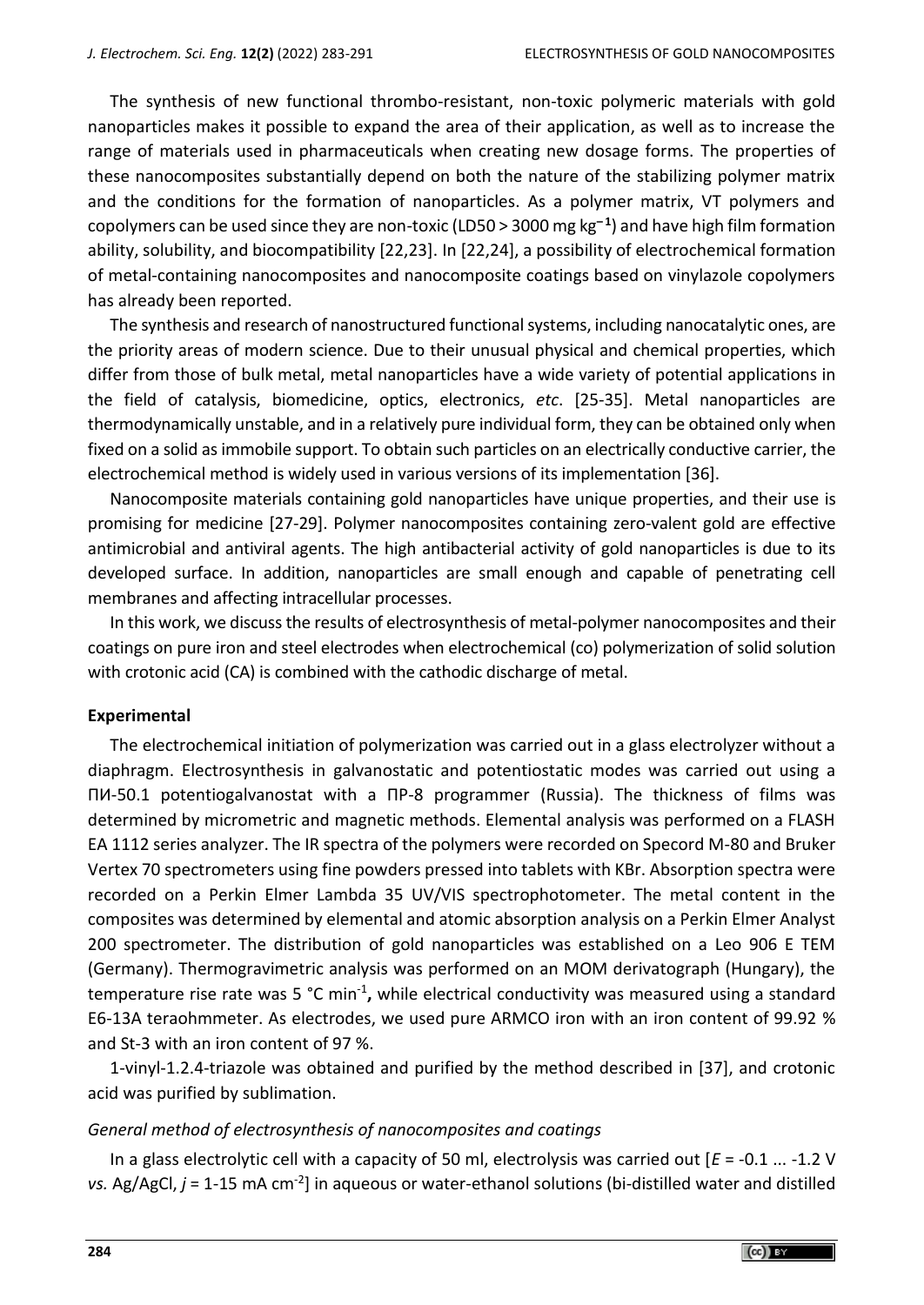ethanol) containing 0.5 - 1 mol  $I<sup>-1</sup>$  of 1-vinyl-1.2.4-triazole, 0.5 - 1 mol  $I<sup>-1</sup>$  of crotonic acid, 1.5 - 4 mmol  $I<sup>-1</sup>$  HAuCl<sub>4</sub>, 0.02 - 0.05 % 4-tert-butylperoxy-4-oxobutanoic acid (TBOBA), and in some cases 0.05 to 0.07 wt.% chitosan. A pure iron or steel plate with an area of  $1 - 2 \text{ cm}^2$  was used as the working electrode (cathode), and a platinum or glassy carbon (SU-12, SU-20) plate with the same area was used as the anode. At high current densities *j* > 10 mA cm-2 , the nanocomposite was deposited onto the electrolyzer floor. After the end of electropolymerization, the electrode package was removed, the cathode with the formed coating was separated, thoroughly washed with distilled water, and dried to the constant weight. The synthesized films were of lilac color, which confirms the presence of incorporated gold particles.

# **Results and discussion**

During the electrolysis of aqueous or water-ethanol solutions of VT and CА or their mixtures at various ratios in the presence of HAuCl<sub>4</sub> and chitosan, nanocomposites and nanocomposite coatings with a gold content of 1-10 wt.% are formed only in the presence of a peroxide-type initiator, for example, TBOBA, at the potential of electroreduction of 0.6 - 1.2 V *vs.* Аg/AgCl.

After drying, the formed nanocomposite coatings on the electrodes become insoluble in water and in commonly used organic solvents (DMSO, DMFА, acetonitrile, *etc.*). The copolymer is crosslinked upon heating. In the electronic spectra of gold-containing nanocomposites, in contrast to aqueous solutions of the initial copolymers and HAuCl<sub>4</sub>, plasmon absorption bands appear with a maximum in the region of nanocomposite coatings containing gold. In Figure 1, absorption bands appear with a maximum in the region of 517-521 nm, which is typical for systems with zero-valent gold.



*Figure 1. Electronic absorption spectra of VT-CA copolymer (1), gold 6.8 wt.% (2), gold 7.3 wt.% (3), gold 8.0 wt.% (4)*

The IR spectrum of gold-containing VT-CA copolymer shown in Figure 2 contains bands corresponding to the frequencies of stretching bending vibrations of the triazole ring at 1503, 1434, 1138, 1005, 660 cm<sup>-1</sup> (C-N, C = N), 1275 cm<sup>-1</sup> (NN), 3106 cm<sup>-1</sup> (CH), and a band at 1711 cm<sup>-1</sup> related to stretching vibrations of the units of the carboxyl group.

Analysis of IR spectra shows that the formation of gold-containing polymer nanocomposites leads to insignificant changes in the chemical structure of the copolymer matrix. Thus, the intensities of the absorption bands of the triazole ring, which can act as coordination centers of gold nano-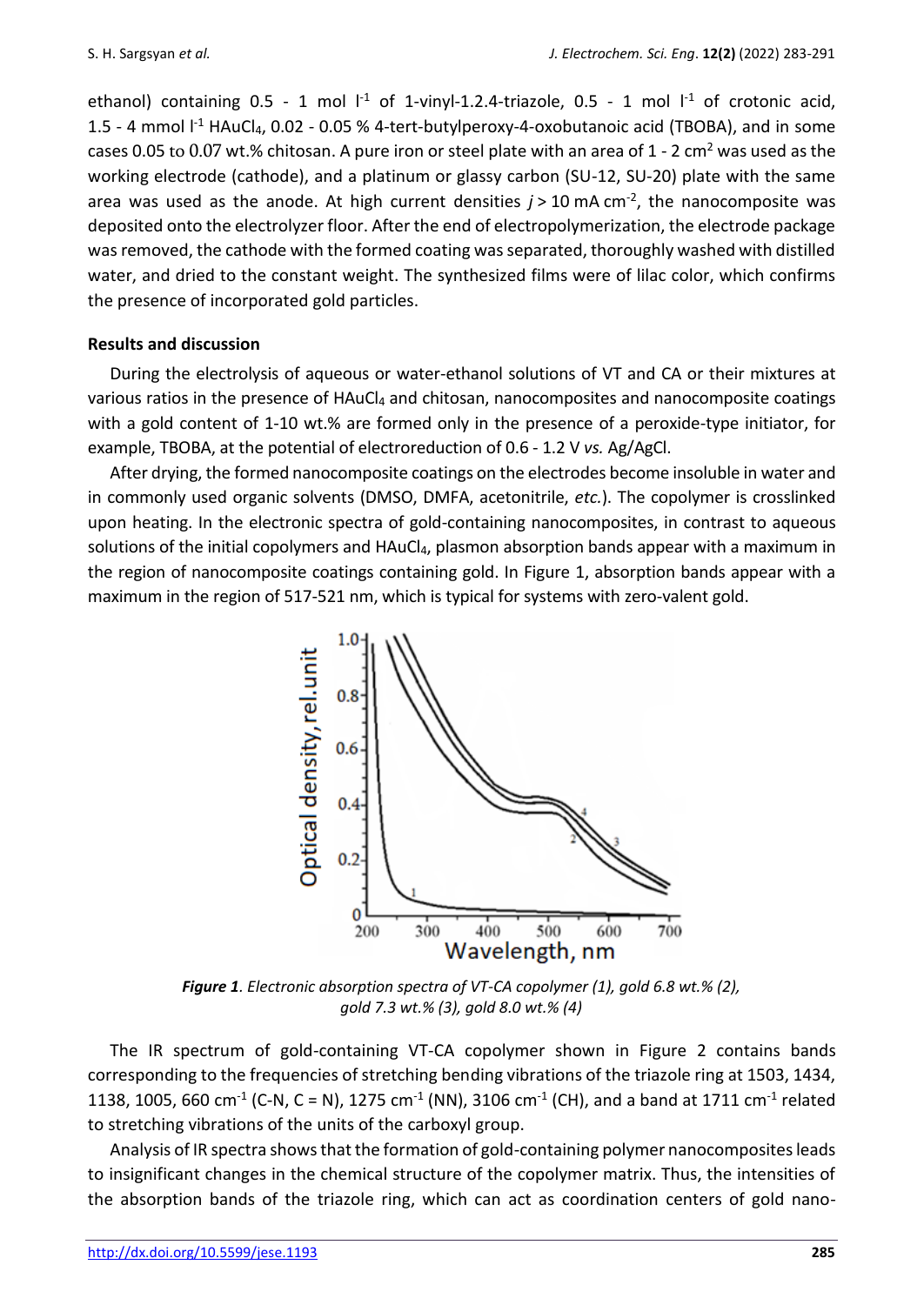particles, show a weak shift (by 3 - 4 cm<sup>-1</sup>) of one band at 1506 cm<sup>-1</sup>, which is characteristic of the stretching vibrations of the ring (C-N and  $C = N$ ).



*Figure 2. IR spectrum of gold nanocomposite based on VT-CA copolymer*

This shift may indicate the coordination interaction of the triazole ring with the surface atoms of metal nanoparticles. An intense band in the IR spectra of the copolymers at 1711 cm<sup>-1</sup> indicates that the carboxyl group of CA in the copolymers is in unionized form. When passing from copolymers to nanocomposites with gold nanoparticles, it can be seen that the number of non-ionized carboxyl groups (–COOH) decreases significantly, and a new absorption band appears at 1577 cm<sup>-1</sup>, which is characteristic of stretching vibrations of the carboxylate anion (–COOH- ).

The gold content in nanocomposite films was 1-8 %, according to the data of elemental analysis and atomic absorption spectroscopy. The intrinsic viscosity of polymer nanocomposites, in contrast to the initial copolymers, increased by an average of 10 - 20 %, which can be explained by the presence of numerous bonds of polymer macromolecules with metal nanoparticles (Table 1).

|         | Nanocomposite $E/V$ Au content, wt. % | Yield, % | $\eta$ / dl·g <sup>-1</sup> |     | $\lambda_{\text{max}}$ / nm Nanoparticle sizes, nm |
|---------|---------------------------------------|----------|-----------------------------|-----|----------------------------------------------------|
| $-0.60$ | 6.8                                   | 73.4     | 1.52                        | 521 | $2 - 10$                                           |
| $-0.75$ | 7.3                                   | 78.5     | 0.83                        | 517 | 4 - 6                                              |
| $-0.90$ | 8.0                                   | 80.1     | 0.19                        | 517 | $2 - 4$                                            |

*Table 1. Nanocomposites based on VT-CA copolymers*

As can be seen from the results, with an increase in the cathodic potential, the metal content in the nanocomposite increases while the size of the nanoparticles decreases. Coordination occurs due to the nitrogen atoms of the heterocycle. As a result of this work, a nanocomposite of the following structure presented in Scheme 1 is formed.

The solubility of nanocomposites is mainly due to the intramolecular interaction of copolymer macromolecules with gold nanoparticles, due to which relatively loose polymer coils are formed rather unfolded in an aqueous solution since a small amount of nanoparticles participates in the coordination interaction. Polymer coils represent a more compact conformational state of macromolecules of a polymer nanocomposite, in comparison with the initial copolymer, which arises due to partial crosslinking by nanosized particles.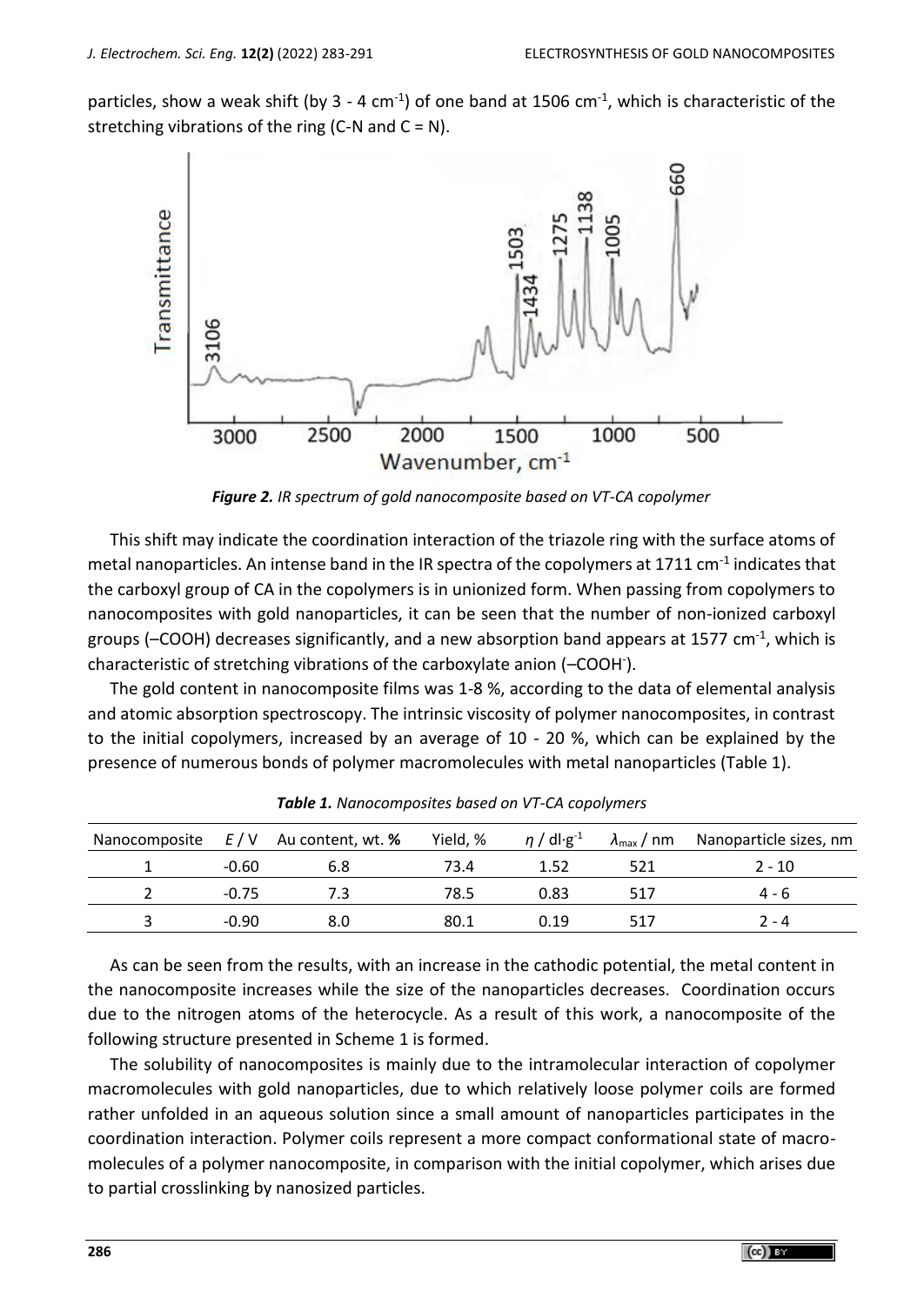

*Scheme 1. Nanocomposite structure*

An increase in gold content over 8 wt.% leads first to a partial and then to a complete loss of solubility. This is due to the enhancement of intermolecular interaction and crosslinking of polymer macromolecules by metal nanoparticles under the influence of multiple cooperative forces. In this case, the intermolecular binding of macromolecules with the surface atoms of gold nanoparticles affects the hydration of the copolymer. The solubility of the copolymer is due to the formation of hydrogen bonds of the triazole ring and carboxyl groups [38,39] (hydrophilic hydration is characteristic of poly-1-vinyl-1.2.4-triazole). Thus, with an increase in the content of gold nanoparticles, the hydration of the polymer nanocomposite decreases down to its complete loss (most of the triazole and carboxyl groups are involved in coordination interaction with gold nanoparticles and do not participate in the formation of hydrogen bonds with water molecules). The formation of organoinorganic nanocomposites, namely the presence of gold nanoparticles and an amorphous polymer phase, is confirmed by the results of X-ray phase analysis. The approximate sizes of metal nanoparticles are presented by the results of X-ray phase analysis shown in Figure 3.



*Figure 3. Fragment of the diffractogram of gold nanocomposite*

In the region where the gold particle Au (111) has *d* = 0.235 nm, a strongly broadened maximum is observed in the diffractogram of the composite, which confirms the presence of metallic gold in the nanosized state in the studied samples.

The sizes of gold nanoparticles were calculated according to [40]. According to the results of transmission electron microscopy (Figure 4), nanocomposite contains mostly elliptical gold nanoparticles, uniformly distributed in the copolymer matrix, having sizes of 2 - 10 nm.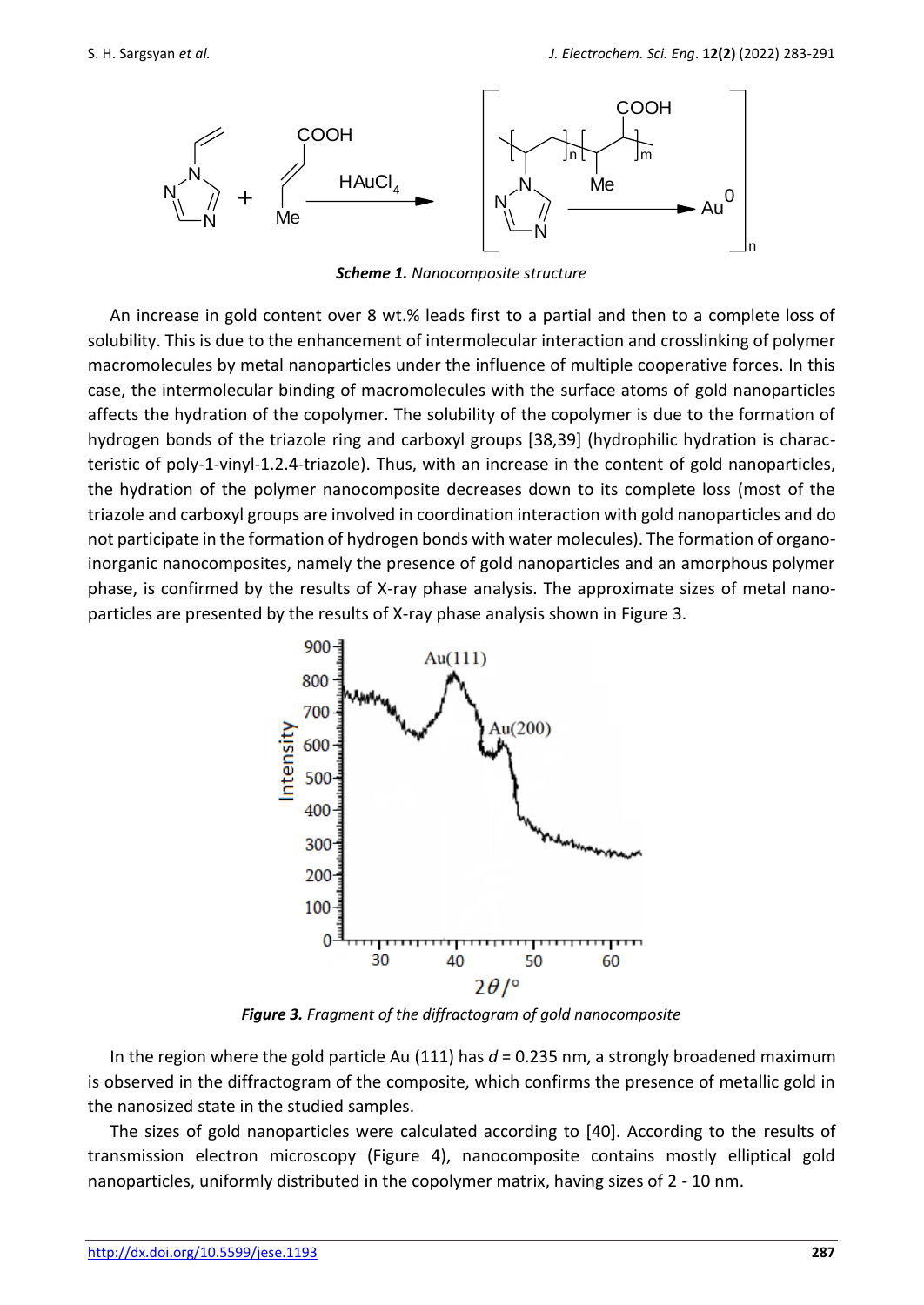

*Figure 4. Electron micrograph (left) and distribution diagram of gold nanoparticles by size (right) in VT-CA copolymer matrix*

The study of the thermal stability of polymer nanocomposites showed that the first stage of polymer matrix destruction is observed in the temperature range from 280 to 400 °C and is accompanied by a gradual weight loss down to 40 %, which refers to the elimination and oxidation of carboxyl and methyl groups (Figure 5).



*Figure 5. Thermogravimetric curves: 1- copolymer VT-CA, 2 - gold-bearing nanocomposite*

The next stage of decomposition of the composite occurs in the temperature range 480-570 °C. The gold-containing nanocomposite is thermally more stable than the copolymer, since denser coils of the nanocomposite with the metal are formed.

The electrical conductivity of nanocomposite polymer films based on VT-CA copolymers increases by three orders of magnitude, up to  $8.9\times10^{-10}$  -  $7.2\times10^{-9}$  S m<sup>-1</sup>, in comparison with the original copolymers. Pure VT-CA copolymer has no electrical conductivity. The increase in electrical conductivity is apparently due to the contribution to the total electrical conductivity of individual local tunneling currents arising in these samples between electrically conducting metallic gold nanoparticles closely located in the dielectric polymer matrix.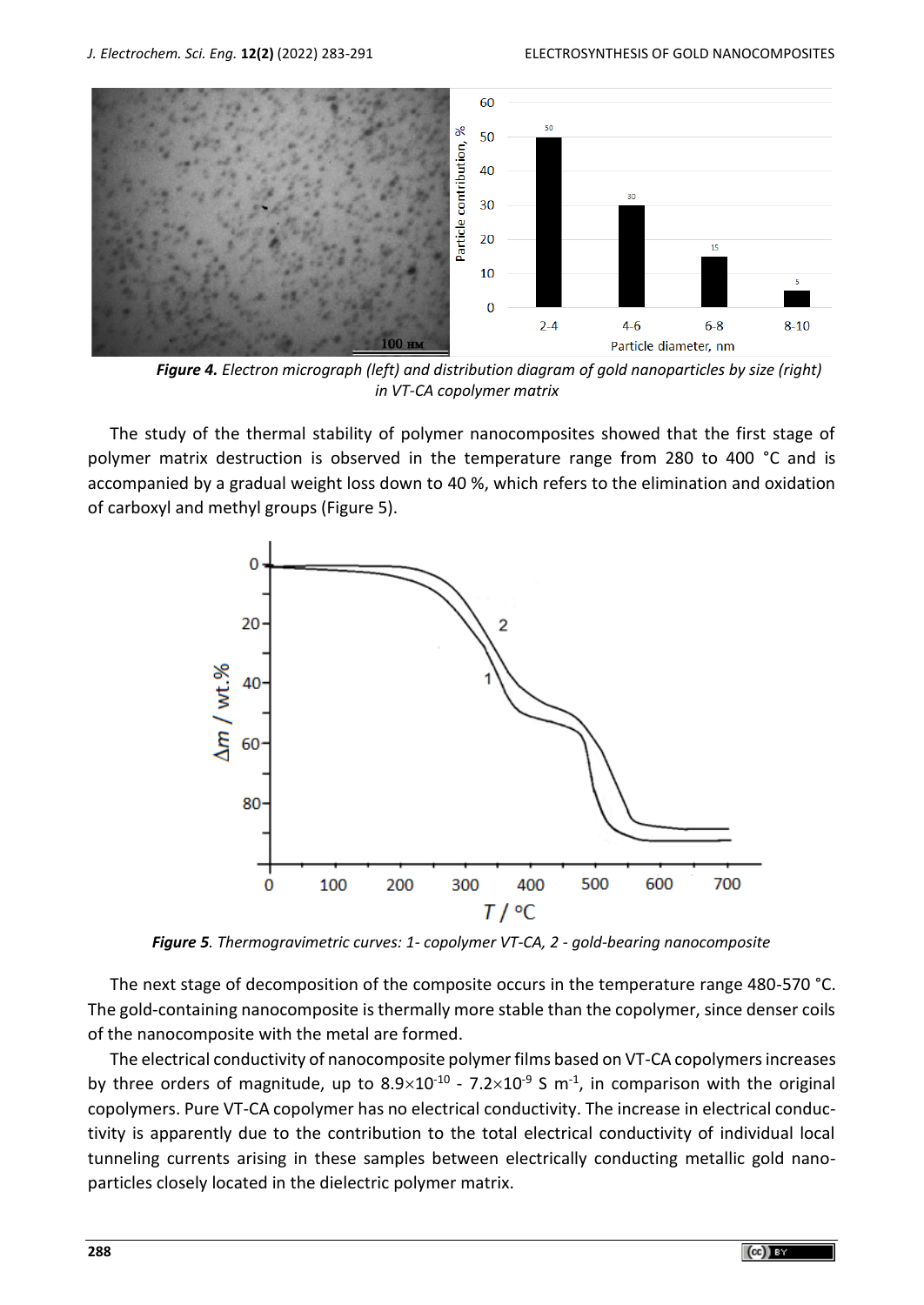## **Conclusion**

Based on monomeric VT-CA systems, nanocomposites and nanocomposite coatings have been synthesized electrochemically. It was found that, depending on the electrode potential, the nanoparticle size changes from 2 to 10 nm, and the viscosity from 0.19 to 1.52 dl  $g^{-1}$ . According to the transmission electron microscopy data, the gold nanoparticles are uniformly distributed over the polymer matrix. The composition and structure of the obtained nanocomposites have been investigated. The synthesized nanocomposites can be used in medicine as thromboresistant, biocompatible polymers.

*Acknowledgements: This study was supported by the Ministry of Education, Science, Culture and Sports RA, Science Committee (project no. 21T-2E068).*

## **References**

- [1] A. D. Pomogailo, A. S. Rosenberg, I. E. Uflyand, *Metal Nanoparticles in Polymers*, Khimiya, Moscow, Russia, 2000.
- [2] C. N. R. Rao, A. Müller, A. K. Cheetham (Eds.), *The Chemistry of Nanomaterials: Synthesis, Properties and Applications,* Wiley-VCH Verlag GmbH & Co. Weinheim, Germany, 2004. ISBN 3-527-30686-2.
- [3] P. Broz (Ed.), *Polymer-Based Nanostructures: Medical Applications*, Roy. Soc. Chem. Pub., Cambridge, UK, 2010.
- [4] M. Noroozi, A. Zakaria, M. M. Moksin, Z. A. Wahab, A. Abedin, *International Journal of Molecular Sciences* **13(7)** (2012) 8086-8096. <https://doi.org/10.3390/ijms13078086>
- [5] S. H. Sargsyan, K. S. Margaryan, *[Russian Journal of General Chemistry](https://link.springer.com/journal/11176)* **84** *(*2014) 550-551. <https://doi.org/10.1134/S1070363214030232>
- [6] A. Tiwari (Ed.), *Recent Developments in Bio-Nanocomposites for Biomedical Applications*, Nova Science Publishers Inc., New York, USA, 2011, p. 511. ISBN 13: 9781617615139
- [7] [L.-S. W](https://www.ncbi.nlm.nih.gov/pubmed/?term=Wang%20LS%5BAuthor%5D&cauthor=true&cauthor_uid=25878501)ang, C.-Y. [Wang,](https://www.ncbi.nlm.nih.gov/pubmed/?term=Wang%20CY%5BAuthor%5D&cauthor=true&cauthor_uid=25878501) [C.-H. Yang,](https://www.ncbi.nlm.nih.gov/pubmed/?term=Yang%20CH%5BAuthor%5D&cauthor=true&cauthor_uid=25878501) [C.-L. Hsieh,](https://www.ncbi.nlm.nih.gov/pubmed/?term=Hsieh%20CL%5BAuthor%5D&cauthor=true&cauthor_uid=25878501) [S.-Y. Chen,](https://www.ncbi.nlm.nih.gov/pubmed/?term=Chen%20SY%5BAuthor%5D&cauthor=true&cauthor_uid=25878501) [C.-Y. Shen,](https://www.ncbi.nlm.nih.gov/pubmed/?term=Shen%20CY%5BAuthor%5D&cauthor=true&cauthor_uid=25878501) [J.-J. Wang,](https://www.ncbi.nlm.nih.gov/pubmed/?term=Wang%20JJ%5BAuthor%5D&cauthor=true&cauthor_uid=25878501) [K.-S.](https://www.ncbi.nlm.nih.gov/pubmed/?term=Huang%20KS%5BAuthor%5D&cauthor=true&cauthor_uid=25878501)  [Huang](https://www.ncbi.nlm.nih.gov/pubmed/?term=Huang%20KS%5BAuthor%5D&cauthor=true&cauthor_uid=25878501) *[International Journal of Nanomedicine](file:///C:/Users/Admin/Downloads/International%20Journal%20of%20Nanomedicine)* **10(1)** (2015) 2685-2696. <https://doi.org/10.2147/IJN.S77410>
- [8] G.F. Prozorova, A.S. Pozdnyakov, A.I. Emel'Yanov, S.A. Korzhova, T.G. Ermakova, B.A. Trofimov, *[Doklady Chemistry](https://www.elibrary.ru/contents.asp?id=33854540)* **449(1)** (2013) 87-88. [https://doi.org/10.1134/S00125008-](https://doi.org/10.1134/S0012500813030051) [13030051](https://doi.org/10.1134/S0012500813030051)
- [9] R.A. [Hule,](https://www.cambridge.org/core/search?filters%5BauthorTerms%5D=Rohan%20A.%20Hule&eventCode=SE-AU) D.J. [Pochan.](https://www.cambridge.org/core/search?filters%5BauthorTerms%5D=Darrin%20J.%20Pochan&eventCode=SE-AU) *MRS [Bulletin](https://www.cambridge.org/core/journals/mrs-bulletin)* **32(4)** (2007) 354-358. [https://doi.org/10.1557/](https://doi.org/10.1557/mrs2007.235) [mrs2007.235](https://doi.org/10.1557/mrs2007.235)
- [10] F. Liebig, R. M. Sarhan, M. Bargheer, C. N. Z. Schmitt, A. H. Poghosyan, A. A. Shahinyan, J. Koetz, *RSC Advances* **10(14)** (2020) 8152-8160.<https://doi.org/10.1039/D0RA00729C>
- [11] A. V. Meltonyan, A. H. Poghosyan, S. H. Sargsyan, K. S. Margaryan, A. A. Shahinyan *[Colloid](https://link.springer.com/journal/396)  [and Polymer Science](https://link.springer.com/journal/396)* **297** (2019) 1345-1352.<https://doi.org/10.1007/s00396-019-04554-x>
- [12] A. V. Meltonyan, A. H. Poghosyan, S. H. Sargsyan, K. S. Margaryan, A. A. Shahinyan, *Journal of Polymer Research* **27** (2020) 91.<https://doi.org/10.1007/s10965-020-02075-8>
- [13] A. S. Pozdnyakov, N. P. Kuznetsova, S. A. Korzhova, T. G. Ermakova, T. V. Fadeeva, A. V. Vetohina, G. F. Prozorova, *Russian Chemical Bulletin* **64** (2015) 1440-1444. <https://doi.org/10.1007/s11172-015-1029-9>
- [14] S. H. Sargsyan, K. S. Margaryan, A. S. Sargsyan, *Russian Journal of Applied Chemistry* **91** (2018) 310-313.<https://doi.org/10.1134/S1070427218020210>
- [15] J. S. Kim, E. Kuk, K. N. Yu, J.-H. Kim, S. J. Park, H. J. Lee, S. H. Kim, Y. K. Park, Y. H. Park, C.-Y. Hwang, Y. -K. Kim, Y.-S. Lee, D.H. Jeong, M.-H. Cho. *Nanomedicine: Nanotechnology, Biology and Medicine* **3(1)** (2007) 95-101.<https://doi.org/10.1016/j.nano.2006.12.001>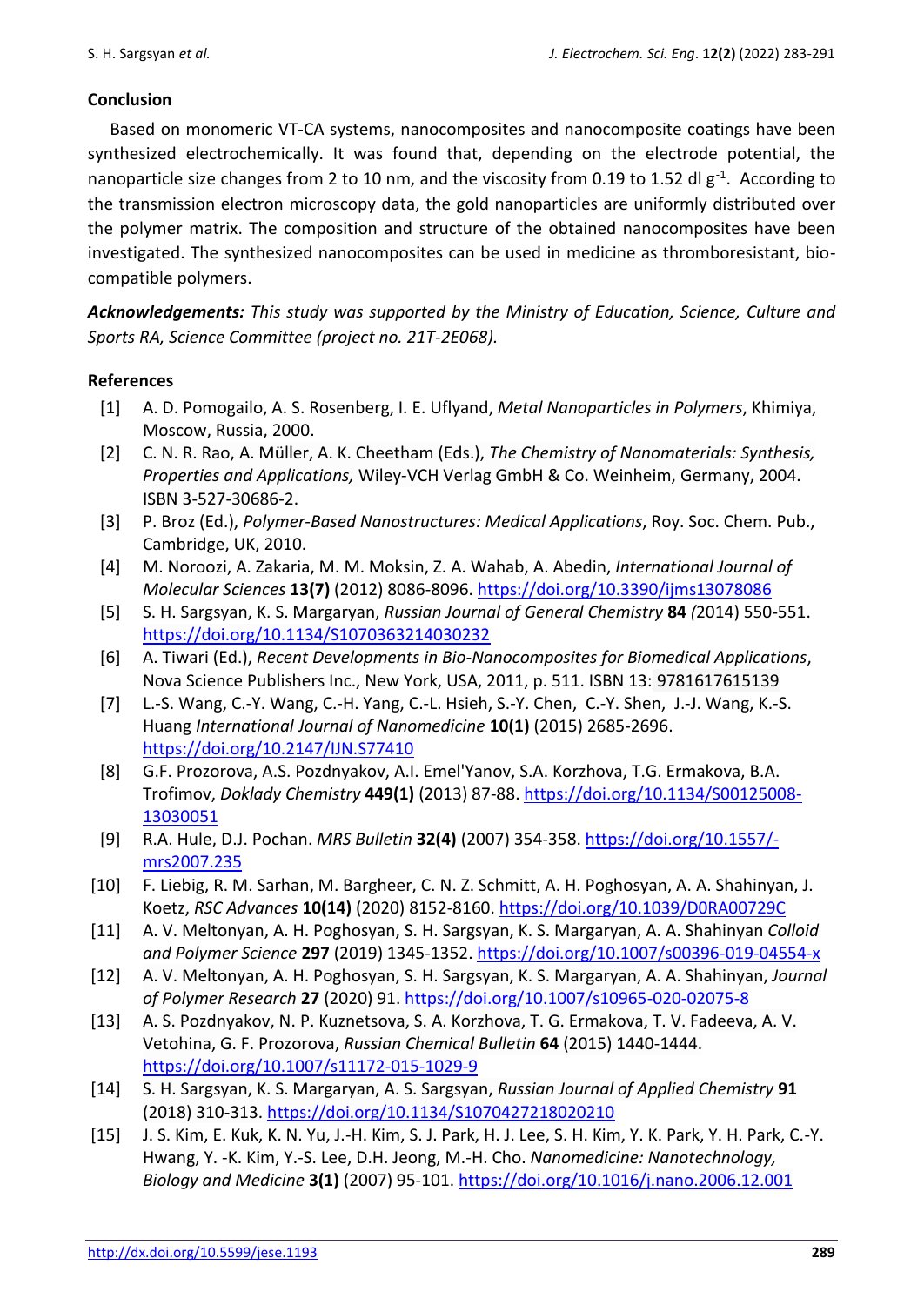- [16] M. Rai, A. Yadav, A. Gade. *Biotechnology Advances* **27(1)** (2009) 76-83[. https://doi.org/-](https://doi.org/10.1016/j.biotechadv.2008.09.002) [10.1016/j.biotechadv.2008.09.002](https://doi.org/10.1016/j.biotechadv.2008.09.002)
- [17] C. A. Mecha, V. L. Pillay, *[Journal of Membrane Science](https://www.sciencedirect.com/science/journal/03767388)* **458** (2014) 149-156. [https://doi.org/-](https://doi.org/10.1016/j.memsci.2014.02.001) [10.1016/j.memsci.2014.02.001](https://doi.org/10.1016/j.memsci.2014.02.001)
- [18] E. F. Panarin, *Russian Chemical Bulletin* **66(10)** (2017) 1812-1820. [https://doi.org/10.1007/](https://doi.org/10.1007/s11172-017-1952-z) [s11172-017-1952-z](https://doi.org/10.1007/s11172-017-1952-z)
- [19] A. S. [Pozdnyakov,](https://ur.booksc.eu/g/Pozdnyakov,%20A.%20S.) A. A. [Ivanova,](https://ur.booksc.eu/g/Ivanova,%20A.%20A.) A. I. [Emelyanov,](https://ur.booksc.eu/g/Emelyanov,%20A.%20I.) T. G. [Ermakova,](https://ur.booksc.eu/g/Ermakova,%20T.%20G.) G. F. [Prozorova,](https://ur.booksc.eu/g/Prozorova,%20G.%20F.) *[Russian](https://ur.booksc.eu/journal/21712)  [Chemical Bulletin](https://ur.booksc.eu/journal/21712)* **66** (2017) 1099-1103.<https://doi.org/10.1007/s11172-017-1860-2>
- [20] V. V. Kopeikin, E. F. Panarin, *Doklady Chemistry* **380(4-6)** (2001) 277-279. <https://doi.org/10.1023/A:1012396522426>
- [21] M. Davoodbasha, S.-C. Kim, S.-Y. Lee, J.-W. Kim, *Archives of Biochemistry and Biophysics* **605** (2016) 49-58.<https://doi.org/10.1016/j.abb.2016.01.013>
- [22] L. [A. Tatarova,](https://www.sciencedirect.com/science/article/abs/pii/0032395082901277#!) T. [G. Yermakova,](https://www.sciencedirect.com/science/article/abs/pii/0032395082901277#!) Al. [Al. Berlin,](https://www.sciencedirect.com/science/article/abs/pii/0032395082901277#!) Ye. [F. Razvodovskii, V](https://www.sciencedirect.com/science/article/abs/pii/0032395082901277#!). [A. Lopyrev, N.](https://www.sciencedirect.com/science/article/abs/pii/0032395082901277#!) F. [Kedrina, N](https://www.sciencedirect.com/science/article/abs/pii/0032395082901277#!). [S. Yenikolopyan,](https://www.sciencedirect.com/science/article/abs/pii/0032395082901277#!) *[Polymer Science U.S.S.R.](https://www.sciencedirect.com/science/journal/00323950)* **24(10)** (1982) 2529-2536. [https://doi.org/10.1016/0032-3950\(82\)90127-7](https://doi.org/10.1016/0032-3950(82)90127-7)
- [23] [G. F. Prozorova,](https://link.springer.com/article/10.1007/s11172-011-0104-0#auth-G__F_-Prozorova) [S. A. Korzhova,](https://link.springer.com/article/10.1007/s11172-011-0104-0#auth-S__A_-Korzhova) [T. V. Kon'kova](https://link.springer.com/article/10.1007/s11172-011-0104-0#auth-T__V_-Kon_kova), [A. S. Pozdnyakov,](https://link.springer.com/article/10.1007/s11172-011-0104-0#auth-A__S_-Pozdnyakov) [T. G. Ermakova,](https://link.springer.com/article/10.1007/s11172-011-0104-0#auth-T__G_-Ermakova) [T. V.](https://link.springer.com/article/10.1007/s11172-011-0104-0#auth-T__V_-Fadeeva)  [Fadeeva,](https://link.springer.com/article/10.1007/s11172-011-0104-0#auth-T__V_-Fadeeva) [S. A. Vereshchagina,](https://link.springer.com/article/10.1007/s11172-011-0104-0#auth-S__A_-Vereshchagina) [B. A. Trofimov,](https://link.springer.com/article/10.1007/s11172-011-0104-0#auth-B__A_-Trofimov) *[Russian Chemical Bulletin](https://link.springer.com/journal/11172)* **60** (2011) 671. <https://doi.org/10.1007/s11172-011-0104-0>
- [24] K. S. Margaryan, S. H. Sargsyan, A. S. Sargsyan, *Russian Journal of Applied Chemistry* **89** (2016) 1261-1264.<https://doi.org/10.1134/S1070427216080073>
- [25] H. Hirai, N. Toshima, *Polymer-attached catalysis* in *Tailored Metal Catalysts*, Iwasawa, Ed., D. Reidel Pub. Co., Dordrecht, Holand, 1985, pp. 87-140. [https://doi.org/10.1007/978-94-](https://doi.org/10.1007/978-94-009-5261-4_2) [009-5261-4\\_2](https://doi.org/10.1007/978-94-009-5261-4_2)
- [26] A. D. Pomogailo, A. S. Rozenberg, G. I. Dzhardimalieva, *Russian Chemical Reviews* **80(3)** (2011) 257.<http://dx.doi.org/10.1070/RC2011v080n03ABEH004079>
- [27] V.I. [Roldugin,](http://www.mathnet.ru/php/person.phtml?option_lang=eng&personid=69276) *[Russian Chemical Reviews](https://doi.org/10.1070%2FRC2000v069n10ABEH000605)* **69(10)** (2000) 821. [https://dx.doi.org/10.1070/RC-](https://dx.doi.org/10.1070/RC2000v069n10ABEH000605)[2000v069n10ABEH000605](https://dx.doi.org/10.1070/RC2000v069n10ABEH000605)
- [28] M.-C. Daniel, D. Astruc, *Chemical Reviews* **104 (1)** (2004) 293-346. [https://doi.org/-](https://doi.org/10.1021/cr030698) [10.1021/cr030698+](https://doi.org/10.1021/cr030698)
- [29] V. V. Volkov, T. A. Kravchenko, V. I. Roldughin, *Russian Chemical Reviews* **82(5)** (2013) 465. <https://doi.org/10.1070/RC2013v082n05ABEH004325>
- [30] B. I. Kharisov, O. V. Kharissova, U. Ortiz-Méndez, *Handbook of Less Common Nanostructures*, CRC Press, Taylor and Francis Group, Boca Raton, 2012, p. 828.
- [31] P.C. Lee, D. Meisel, *The Journal of Physical Chemistry* **86(17)** (1982) 3391-3395. <https://doi.org/10.1021/j100214a025>
- [32] P. Yang, W. Zhang, Y. Du, X.J. Wang, *[Journal of Molecular Catalysis A: Chemical](https://www.ingentaconnect.com/content/el/13811169)* **260(1-2)** (2006) 4-10.<https://doi.org/10.1016/j.molcata.2006.06.045>
- [33] E. J. Kim, J. H. Yeum, H. D. Ghim, S. G. Lee, G. H. Lee, H. J. Lee, S. I. Han, J. H. Choi, *Polymer (Korea)* **35(2)** (2011) 161-165. <https://www.cheric.org/PDF/PK/PK35/PK35-2-0161.pdf>
- [34] S. V. Vasilyeva, M. A. Vorotyntsev, I. Bezverkhyy, E. Lesniewska, O. Heintz, R. Chassagnon, *The Journal of Physical Chemistry C* **112(50)** (2008) 19878-19885. [https://doi.org/-](https://doi.org/10.1021/jp805423t) [10.1021/jp805423t](https://doi.org/10.1021/jp805423t)
- [35] O. A. Petrii, *Russian Chemical Reviews* **85(2)** (2015) 159.<http://dx.doi.org/10.1070/RCR4438>
- [36] Z.-Y. Zhou, N. Tian, J.-T. Li, I. Broadwell, Sh.-G. Sun *Chemical Society Reviews* **40** (2011) 4167- 4185 <https://doi.org/10.1039/C0CS00176G>
- [37] G. F. Prozorova, A. S. Pozdnyakov, S. A. Korzhova, T. G. Ermakova, M. A. Novikov, E. A. Titov, L. M. Sosedova, *Russian Chemical Bulletin* **63** (2014) 2126-2129. [https://doi.org/-](https://doi.org/10.1007/s11172-014-0709-1) [10.1007/s11172-014-0709-1](https://doi.org/10.1007/s11172-014-0709-1)